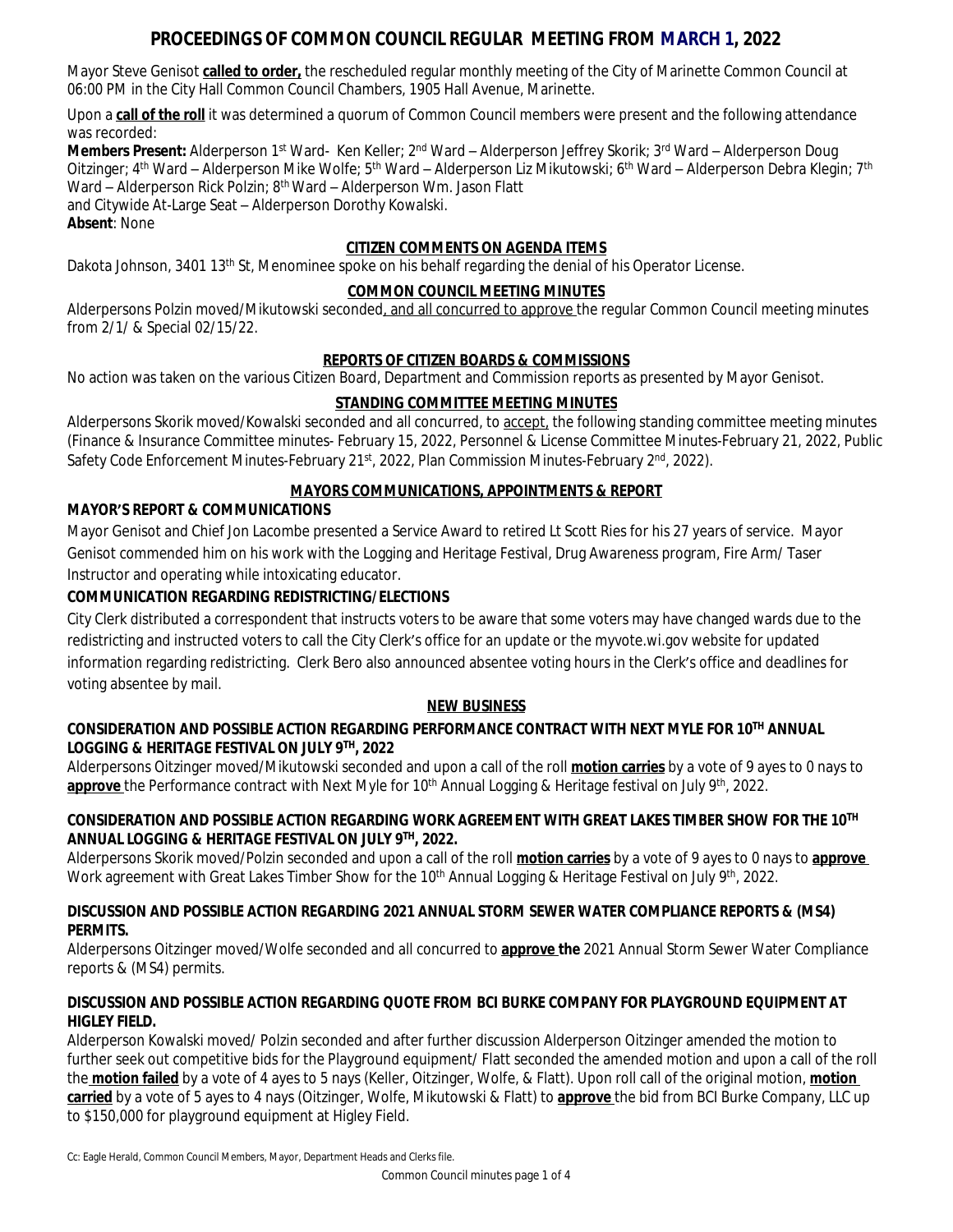#### **FINANCE AND INSURANCE COMMITTEE**

#### **RECOMMENDATION TO GRANT ADVANCE AUTHORIZATION TO PAY MARCH 2022 EXPENDITURES PURSUANT TO WI STAT. §66.0609 CONTINGENT UPON FINAL REVIEW & APPROVAL OF CITY OF MARINETTE FINANCE AND INSURANCE COMMITTEE.**

Alderpersons Kowalski moved/Polzin seconded and upon a call of the roll **motion carries** by a vote of 9 ayes to 0 nays to grant advance authorization to the City Treasurer/Finance Director to pay March 2022 expenditures contingent upon Finance and Insurance Committee approval.

#### **CONSIDERATION AND APPROVAL OF January 2022 BUDGET REPORTS.**

Alderpersons Skorik moved/Klegin seconded and all concurred (Oitzinger nay) to approve January 2022 budget reports.

#### **CONSIDERATION OF RECOMMENDATION REGARDING CAPITAL OUTLAY VEHICLES BE BID AND ORDERED IN 2022 AND PURCHASED IN 2022/2023.**

Alderperson Polzin moved/ Klegin seconded and upon a call of the roll motion carried by a vote of 9 ayes to 0 nays to approve having the Department of Public Works & Police Department capital outlay vehicles as presented be bid and ordered in 2022 and purchased in 2022/2023.

#### **CONSIDERATION OF RECOMMENDATION REGARDING RE-APPROVAL OF 2021 BUDGET AMENDMENTS**

Alderperson Keller moved/ Polzin seconded and after further discussion Alderperson Oitzinger amended the motion to send back the 2021 budget amendment re-approvals to the Finance & Insurance Committee for further review and upon a call of the roll **motion failed** by a vote of 4 ayes to 5 nays (Keller, Skorik, Klegin, Polzin & Kowalski). Upon roll call of the original motion, **motion carried** by a vote of 8 ayes to 1 nay (Oitzinger) to re-approve the 2021 Budget amendments as presented.

#### **FINANCE & INSURANCE COMMITTEE RECOMMENDS APPROVAL ORDINANCE NO 2486 TO BE CONSIDERED LATER ON TONIGHT AGENDA.**

#### **PERSONNEL AND LICENSE COMMITTEE**

#### **CONSIDERATION OF RECOMMENDATION REGARDING TEMPORARY CLASS "B" FERMENTED MALT BEVERAGE AND WINE LICENSE APPLICATIONS FOR MARINETTE MENOMINEE AREA YOUTH HOCKEY ASSOCIATION FOR THE LYLE "CHUMMY" MCDONALD MEMORIAL HOCKEY TOURNAMENT BEING HELD ON MARCH 18-20, 2022, AND M & M DANGLEFEST EVENT BEING HELD ON APRIL 1-3, 2022 AT 2501 PIERCE AVE.**

Alderpersons Mikutowski moved/Wolfe seconded and all concurred (Polzin abstained) to **approve** the Temporary Class "B" fermented Malt Beverage and wine license for Marinette Menominee Area Youth Hockey Association for The Lyle "Chummy" McDonald Memorial Hockey Tournament being held on March 18-20, 2022, and M & M Danglefest event being held on April 1-3, 2022 at 2501 Pierce Ave.

#### **CONSIDERATION OF RECOMMENDATION REGARDING TEMPORARY CLASS "B" FERMENTED MALT BEVERAGE LICENSE APPLICATION FOR MARINETTE MENOMINEE AREA YOUTH HOCKEY ASSOCIATION FOR M & M SHAMROCK'S SPRING MELTDOWN FOR MILES BEING HELD ON APRIL 22-24, 2022 AT 2501 PIERCE AVE.**

 Alderpersons Skorik moved/Wolfe seconded and all concurred (Polzin abstained) to **approve** the Temporary Class "B" fermented Malt Beverage license for Marinette Menominee Area Youth Hockey Association for M & M Shamrock's Spring Meltdown for Miles being held on April 22-24, 2022 at 2501 Pierce Ave.

#### **CONSIDERATION OF RECOMMENDATION REGARDING TEMPORARY CLASS "B" FERMENTED MALT BEVERAGE AND WINE LICENSE APPLICATIONS FOR ST. THOMAS AQUINAS ACADEMY FOR SPRING AUCTION BEING HELD ON APRIL 3, 2022, AT 1200 MAIN ST.**

Alderpersons Klegin moved/Keller seconded and all concurred to **approve** the Temporary Class "B" fermented Malt Beverage and wine license for St. Thomas Aquinas Academy for spring auction being held on April 3, 2022, at 1200 Main St.

### **CONSIDERATION OF RECOMMENDATION REGARDING TEMPORARY CLASS "B" FERMENTED MALT BEVERAGE LICENSE APPLICATIONS FOR TRIPLE C RIDERS FOR FALL FEST BEING HELD ON SEPTEMBER 23RD, 2022 AT 1600 BRIDGE ST.**

Alderpersons Skorik moved/Wolfe seconded and all concurred to **approve** the Temporary Class "B" fermented Malt Beverage license for Triple C Riders for Fall fest being held on September 23rd, 2022 at 1600 Bridge St.

#### **CONSIDERATION OF RECOMMENDATION REGARDING APPOINTMENT OF SUCCESSOR AGENT FOR KRIST FOOD MART #52.** Alderpersons Polzin moved/Skorik seconded and all concurred to **approve** the appointment of Successor Agent for Krist Food Mart #52

### **CONSIDERATION OF RECOMMENDATION REGARDING APPOINTMENT OF SUCCESSOR AGENT FOR WALGREENS #07634.**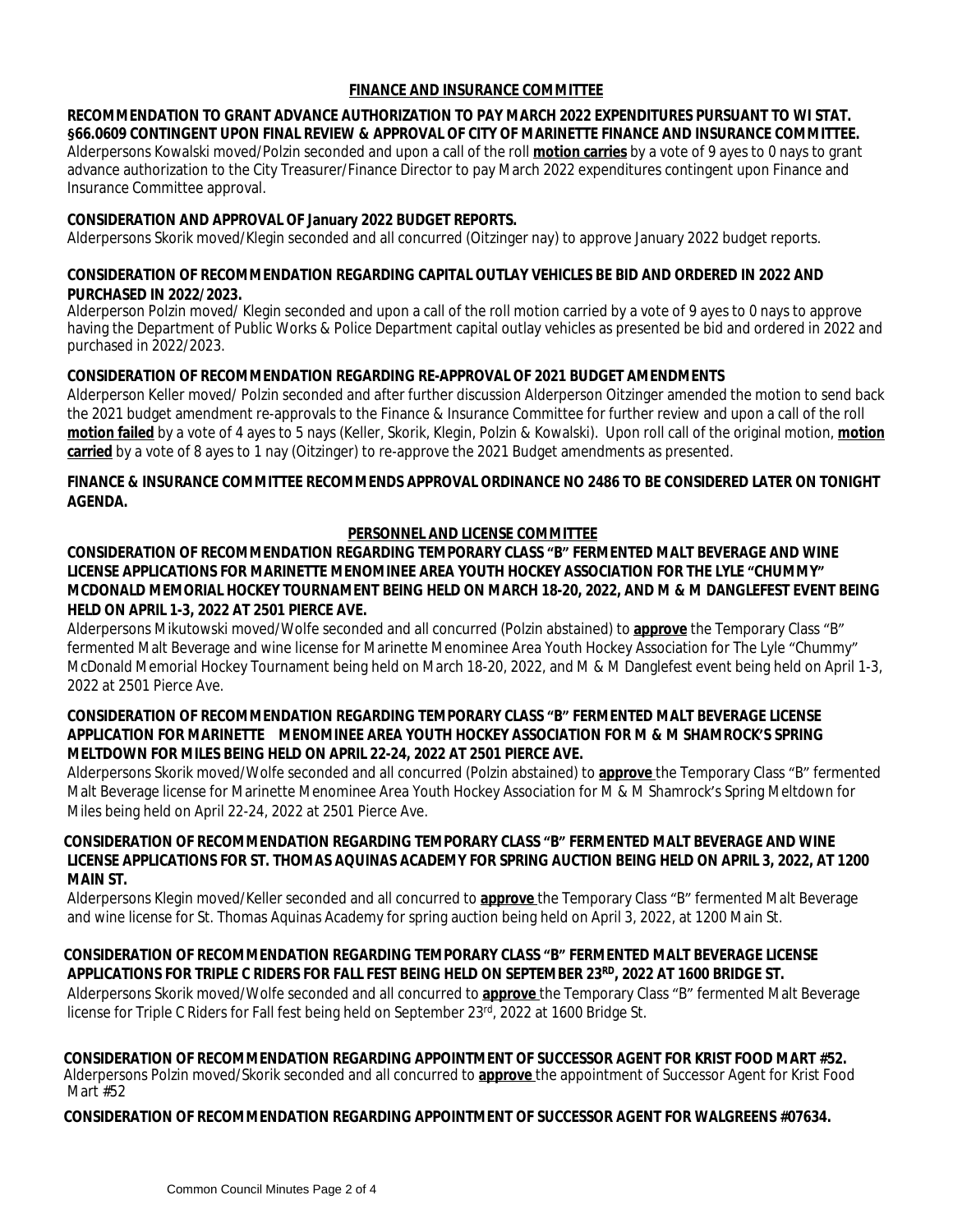Alderpersons Kowalski moved/Polzin seconded and all concurred to **approve** the appointment of Successor Agent for Walgreens #07634

### **CONSIDERATION AND POSSIBLE ACTION REGARDING NINE (9) NEW OPERATOR LICENSE APPLICATIONS.**

Pursuant to Marinette Municipal Code § 9.0220, Personnel and License Committee Policy No. PLC - 1.0010 and Wis. Stat. § 125.17, Alderpersons Flatt moved/Skorik seconded and all concurred to **grant** operator licenses to the following nine (9) new applicants: Sterling P. Brickman, Tammy J. Corwin (contingent upon Tammy paying all fines due to the City of Marinette), Alexis N. LaCombe (contingent upon Alexis paying all fines due to the City of Marinette) Lisa A. Rashid, Bethany J. Sotka, Brian J. Torreano, Kayla E. Walters, Sally-Anne M. Womack (contingent upon Sally-Anne paying all fines due to the City of Marinette) & Abigail C. Zidarich and **deny** license to Dakota JA Johnson, due to his non-compliance with Personnel & License Committee Policy NO. PLC – 1.0010 flowchart item #4 & #6. Each aforementioned operator license applicant, recommended to have licenses granted for the current licensing period expiring 6/30/2023, shall be contingent upon each applicant providing documentation to City Clerk's Office, prior to expiration date of their 60-day provisional operator license, confirming completion of a State of Wis. approved Responsible Beverage Server class.

# **CIVIC AFFAIRS, TRAFFIC LIGHTS & CEMETERY COMMITTEE**

# **CIVIC AFFAIRS, TRAFFIC AND LIGHTS & CEMETERY COMMITTEE DID NOT HAVE A MONTHLY MEETING IN FEBRUARY**

### **BOARD OF PUBLIC WORKS**

**BOARD OF PUBLIC WORKS DID NOT HAVE A COMMITTEE MEETING IN FEBRUARY**

#### **PARKS AND RECREATION COMMITTEE**

**PARKS AND RECREATION COMMITTEE HAD NO COMMON COUNCIL RECOMMENDATIONS FOR THE MONTH OF FEBRUARY.**

# **PUBLIC SAFETY AND CODE ENFORCEMENT COMMITTEE**

**PUBLIC SAFETY CODE ENFORCEMENT HAD NO COMMON COUNCIL RECOMMENDATIONS FOR THE MONTH OF FEBRUARY.**

### **PLAN COMMISSION**

#### **PLAN COMMISSION RECOMMENDS APPROVAL OF RESOLUTION NO. 03-2022 TO BE CONSIDERED LATER ON TONIGHT AGENDA.**

#### **RESOLUTIONS & ORDINANCES**

(Copies of complete text of the resolutions & ordinances described below have been placed on file at the City of Marinette Clerk's office.)

#### **RESOLUTION NO 03-2022- RESOLUTION CREATING TAX INCREMENTAL DISTRCIT N0.14 APPROVING ITS PROJECT PLAN AND ESTABLISHING ITS BOUNDARIES CITY OF MARINETTE, WISCONSIN.**

Joe Murray, Ehlers Financial Advisor, was present via go to meeting to explain the description of the district boundaries, estimated total project cost expenditures, incremental valuation, and Project Plan for the proposed 20.76 acre TID #14 on 2741 Roosevelt Road, which consists of a Hotel and potential Restaurant. Mayor Genisot clarified to the Common Council this is only considering approval of the district boundaries and Project Plan at this time not the developer's incentives. There will be a developer agreement that specifically would consider the developer's incentives coming back to the Common Council for approval. Alderpersons Oitzinger moved/Mikutowski seconded and upon a call of the roll the **motion carries** by a vote of 8 ayes to 1 nay (Oitzinger) to **approve** Resolution No. **03-2022 –** Resolution Creating Tax Incremental District No. 14 Approving its Project Plan and Establishing its Boundaries City of Marinette, Wisconsin, with the amendment to incorporate electric vehicle charging stations into the project plan. A motion by Alderperson Oitzinger to withdraw the restaurant developer's incentive out of the project plan **failed** with no second to the motion.

### **ORDINANCE NO.2486- AMENDING MMC 3.0104 PERTAINING TO CHANGES IN BUDGET.**

Alderperson Kowalski moved/ Keller seconded after discussion, Alderperson Mikutowski asked for a friendly amendment to remove line "except by a two thirds (2/3) vote of the entire Common Council" and replace with language pursuant to State Statue 65.90, Kowalski moved/Keller seconded to accept the friendly amendment., upon roll call, motion adopted by a vote of 9 ayes to 0 nays to approve Ordinance No. 2486- AMENDING MMC 3.0104 PERTAINING TO CHANGES IN BUDGET.

# **CLOSED SESSION**

# **DELIBERATING OR NEGOTIATING THE PURCHASING OF PUBLIC PROPERTIES, THE INVESTING OF PUBLIC FUNDS, OR CONDUCTING ANY OTHER SPECIFIED PUBLIC BUSINESS, WHENEVER COMPETITIVE OR BARGAINING REASONS REQUIRE A CLOSED SESSION PURSUANT TO WIS. STATS. 19.85 (1)(E)**

**TO WIT: NEGOTIATION OF TERMS REGARDING AN OFFER TO PURCHASE REAL ESTATE LOCATED IN THE CITY OF MARINETTE.** Mayor Genisot asked if the next item could proceed in open session as there is no reason to convene into Closed Session. Mayor Genisot stated he has received a formal offer to purchase the Fleet Farm property which is 26 acres of parcel land which is the